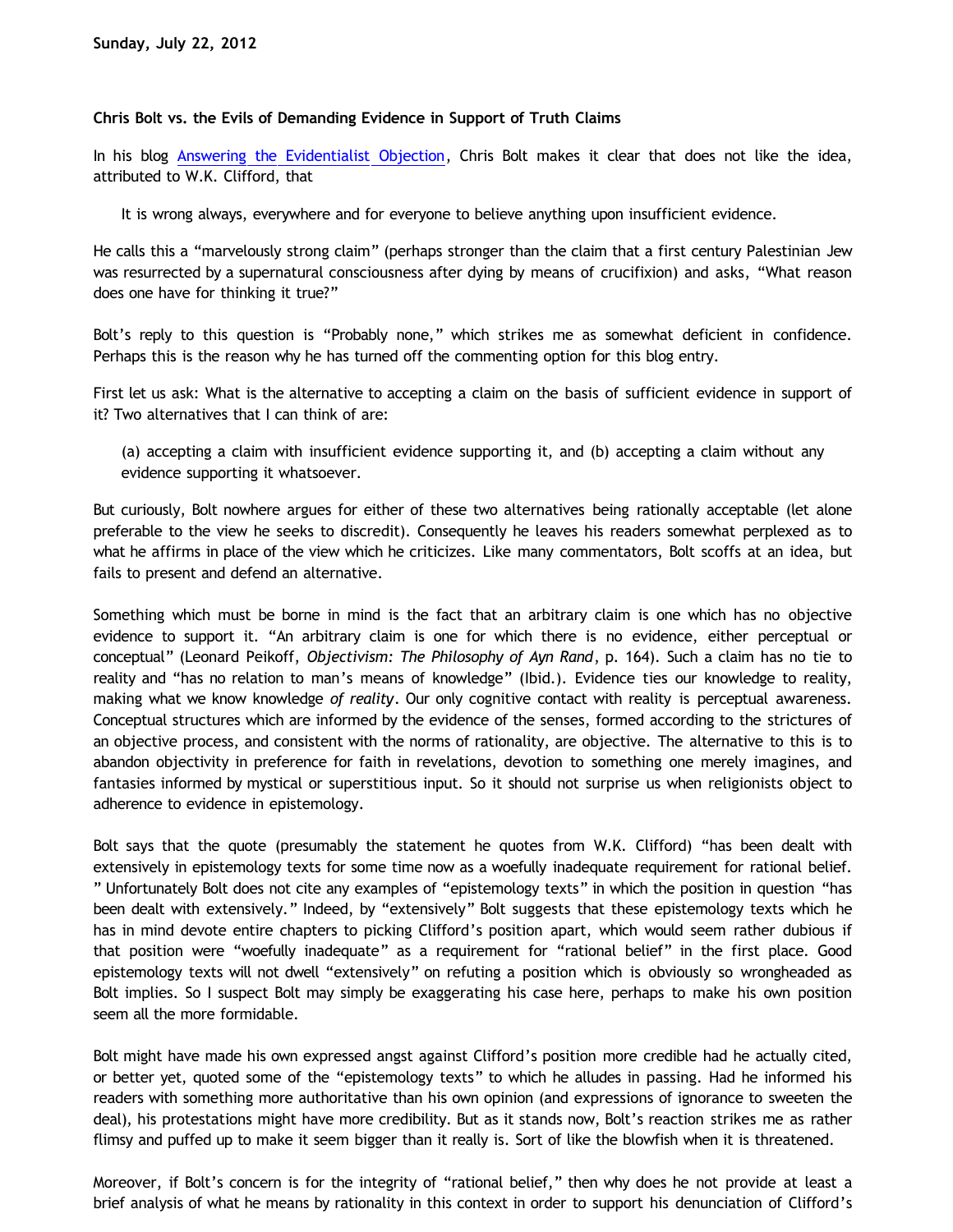position? This, too, would serve to bolster the credibility of his position. But without it, it appears that Bolt is using a term – namely 'rational' – without truly grasping its actual meaning. This simply allows opponents to come in and fill Bolt's vacuum with an alternative view which is informed with an analysis of rationality, thus exposing Bolt's epistemological empty-handedness for all interested readers to see.

One important fact which commentators like Bolt seem to miss when they denounce a non-believer's requirement for evidence in accepting claims, is the fact that religious belief is not simply acceptance of some incidental claim, but in fact a total life commitment which one is expected to make along with accepting an entire worldview of claims. Christian apologists themselves have insisted that their religious belief is not simply something additional one appends to beliefs which he has already accepted, but an entire worldview of "presuppositions" which are supposed to knock out and replace beliefs one has accepted independently of religious devotion. So there's a lot at stake here, but presumably one is not supposed to require evidence to make such a transformation of mind and character. On the other hand, since religious belief requires the complete investment of one's mind and life activity – a complete reorientation of oneself to his own being, to the world and to what religionists call "the supernatural" – it hardly seems unreasonable to require evidence before making such a commitment.

Bolt is concerned that, if one can legitimately require evidence for accepting belief claims, he might very well produce contra-theistic arguments such as the following:

*One cannot rationally believe something without evidence.*

*There is no evidence for the claim that God exists.*

*Therefore, one cannot rationally believe that God exists.*

I must admit that I find such worries as this rather odd coming from a Christian. Christians are always telling us that there is abundant evidence for their god's existence, indeed that *everything* in existence is evidence for their god's existence. In contrast to this, the strong undercurrent pushing Bolt to criticize the need for evidence to accept belief claims is apparently the tacit concession that there really is no evidence for his god' s existence. Why else would he raise any objection to the requirement for evidence in the context of supporting god-belief claims?

Let us ask at this point: Is the position denoted by the Clifford quote really as unreasonable as Bolt suggests? I certainly do not think so, and I will explain why as I examine Bolt's statements on the matter.

To combat the evils of requiring evidence for accepting another person's claims, Bolt recommends the following procedure:

Rather than oversimplifying the task of answering the evidentialist objection a series of questions should be asked of the unbeliever in hopes of highlighting the following concerns.

I am happy with this proposal. Questions are good. And they're welcome, too.

#### **1. The Nature of Evidence**

Bolt's first question has to do with the "nature of evidence," and goes as follows:

What is the *nature* of evidence that the unbeliever has in mind?

I cannot speak on Bolt's behalf, but the type of evidence that I require for accepting claims, is evidence which is *objective* in nature. Objective evidence is rationally distinguishable from something one may merely be imagining. It would seem rather self-defeating for a person to object to this. Now in elaborating on my response to Bolt's question, it is important to point out here, as I did in the first year of my blog back in 2005 (see [here](http://bahnsenburner.blogspot.com/2005/06/is-human-experience-evidence-of.html)), that the kind of "evidence" which many believers cite in the interest of supporting their theistic belief claims is at best deeply problematic. Presuppositionalists like to appeal to two different types of evidence for their god, which they call "natural revelation" (sometimes called "general revelation") and "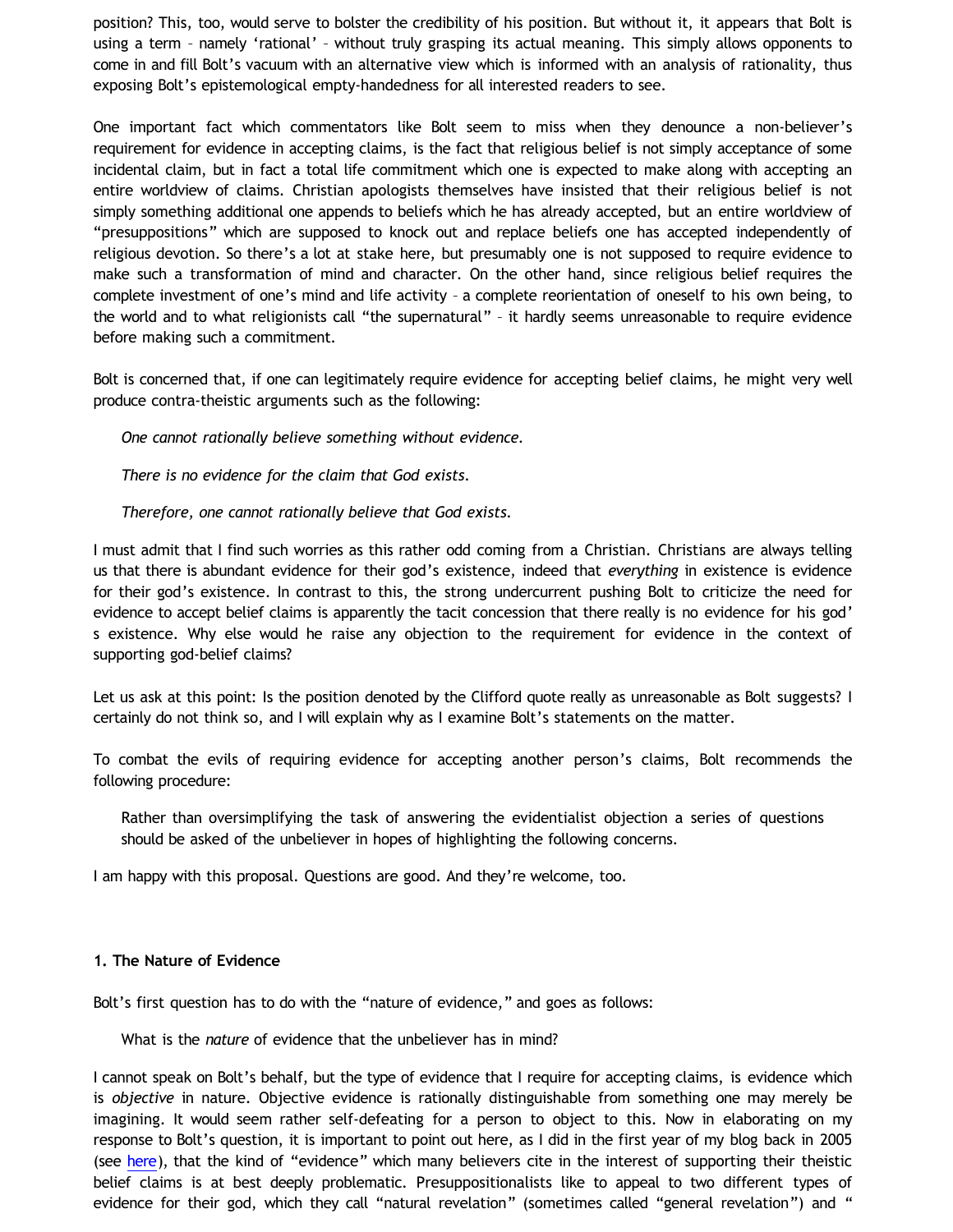special revelation." The "special revelation" is the written word found in the Old and New Testaments of the Christian bible. It consists of a series of texts informed with "God said it" kind of stuff. But this kind of " evidence" essentially assumes one has already accepted that the god of the bible is real. Without this underlying belief already in place, the texts of the Christian bible are indistinguishable from fiction and fantasy. Thus appeal to biblical texts is typically quite unpersuasive to non-Christians.

So the apologist points to "natural revelation." The biblical impetus for the notion of "natural revelation" typically cited by the apologist, is found in Romans chapter 1, specifically the 20th verse:

For the invisible things of him from the creation of the world are clearly seen, being understood by the things that are made, even his eternal power and Godhead; so that they are without excuse.

Citing Romans 1:20 (and other biblical verses) to support an apologetic point is problematic for the reason already indicated above: appeals to biblical texts are unpersuasive to the unconverted, so reciting them does nothing to move the conversation in the direction the apologist wants to take it. In fact, it seems quite dubious to say, on the one hand, that the world around us is evidence of the Christian god, and yet, on the other, we need to consult "special revelation" (i.e., the biblical text itself) to discover this. When I look at the world around me, I see the world around me. Nothing in it tells me that it is "evidence" of the existence of some supernatural consciousness which I must imagine in order to conceive at all. But the Christian assures us that the world which we perceive around us is in fact "evidence" of the Christian god's existence, only we need to read this in the bible in order to come to this belief in the first place.

Of course, there's also the problem that a direct contradiction is embedded in the Romans 1:20 verse. It states that "invisible things… are clearly seen." If something is "clearly seen," then it cannot be "invisible." Meanwhile, if something is in fact "invisible," then how can one legitimately claim to have seen it? This is all a major blank-out which the apologist hopes to ignore or explain away with some shape-shifting of his own. But it all underscores the fact that our leg is being pulled.

So the Christian is in a bit of a quandary here, to put it mildly. And this is simply the tip of his iceberg of problems.

The fundamental problem involved in pointing to the natural world which we perceive around us as "evidence" indicating the existence of the Christian god, is that it commits a profound category error. The Christian god is said to be supernatural, immaterial, infinite and incorruptible. Yet the world which we perceive around us is natural, material, finite and corruptible. As I ask in my blog [Is Human Experience Evidence of the Christian](http://bahnsenburner.blogspot.com/2005/06/is-human-experience-evidence-of.html) [God?](http://bahnsenburner.blogspot.com/2005/06/is-human-experience-evidence-of.html) back in 2005:

*How does that which is natural, material, finite and corruptible serve as evidence of that which is supernatural, immaterial, infinite and incorruptible? In other words, how does A serve as evidence of non-A?*

Or, restated for simplicity (in case the apologist doesn't get it):

*How does something serve as evidence of that which completely contradicts it?*

This is a wall against which apologists continually bang their heads, but in which they cannot make the slightest dent.

Bolt continues:

Ask what sort of evidence it would take for the non-Christian to begin to believe that God exists. Often the unbeliever has not given this question very much thought at all. Or if he or she has, then the answer is rather arbitrary. Perhaps one unbeliever wants God to write a message in the sky, while another wants God to turn his or her computer desk into a monkey. And why should God submit Himself to either of these silly requests? Unbelievers are to come to God on His terms and not their own.

I'm curious how much thought Christians put into Bolt's question when they were first converted to their religious confession. Bolt's chosen wording suggests that it is only the anonymous "unbeliever" who "has not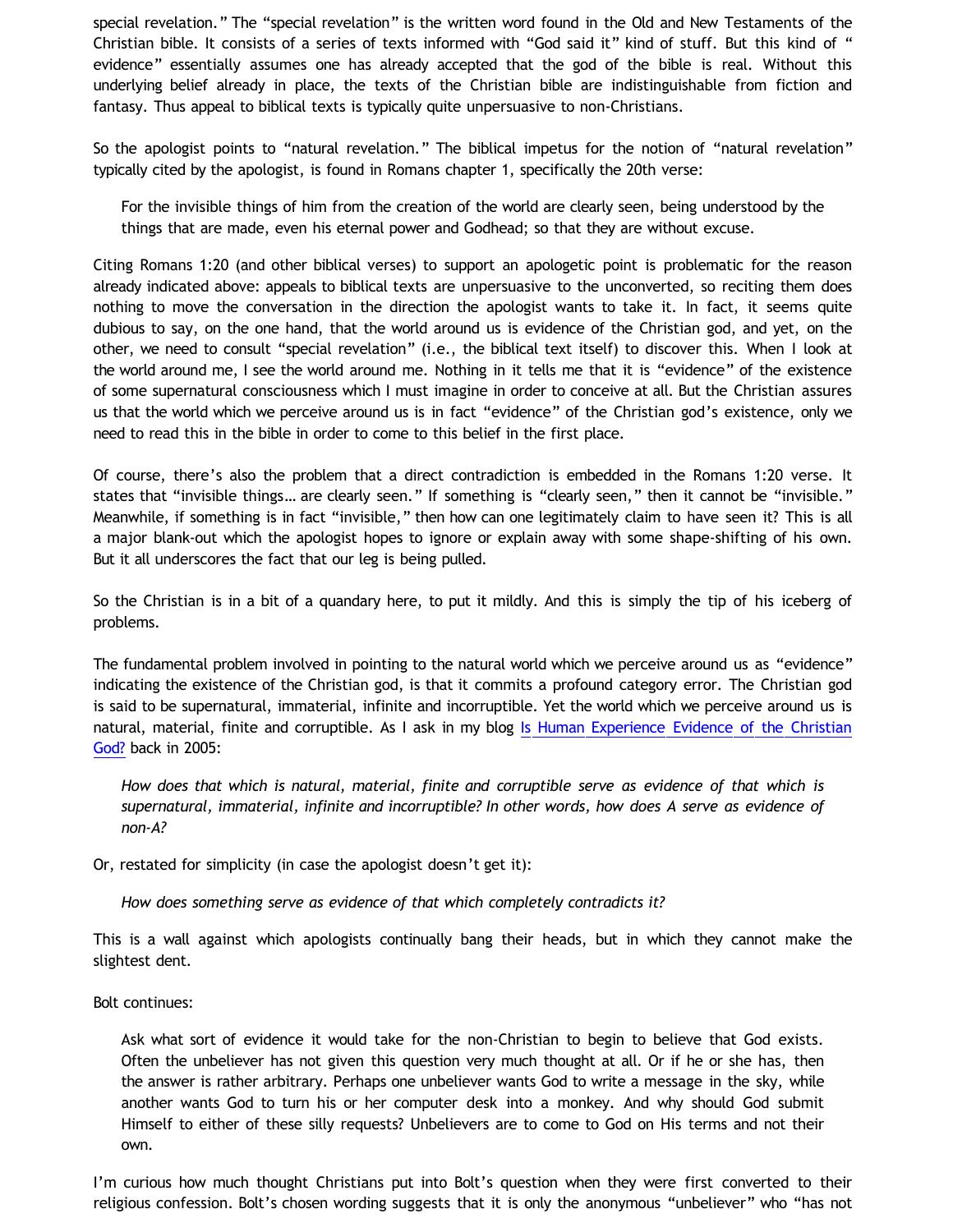given [his] question very much thought at all." But a great portion of Christian believers are people who grew up in a religiously influenced household and made their full commitment to "the Lord" when they were yet in their tender, suggestible teens. What kind of thought did these people give to the question of what kind of evidence it would take to believe that god exists prior to and during their conversion? Perhaps they did not give the question any thought until well after their conversion, when they had to *defend* their religious commitment, and already had made an emotional investment in the belief that their religious commitment were truth-based.

Insofar as non-theists are concerned, Bolt seems rather hasty in assuming that his twin alternatives are the only ones available. It could be the case that the non-theist has in fact given the matter a lot of thought, and his criteria on the matter are rational, not arbitrary. For instance, I mentioned above that evidence for claims should be objective in nature in order for accepting them to be rational. Would Bolt say that the requirement for objective evidence is arbitrary?

Bolt suggests that different atheists might expect different *specific* evidences, indeed those which would unmistakably point to the god in question. This hardly seems objectionable, particularly in the case of the Christian god, for such a god is not only said by its adherents to be able to perform such actions, but the " special revelation" in which we're all supposed to learn about this god's "will" for man indicates that this god enjoys revealing itself to human beings in such unusual ways. But Bolt dismisses these as "silly requests" and wonders "why should God submit Himself to" them. But this is a different matter; now it is Bolt who is changing the topic, and only after he's made an evaluative pronouncement about the desires he has placed on the non-believer's lips that he does not defend. Bolt follows this up with "unbelievers are to come to God on His terms and not their own." Again, this is a different topic. Bolt set out with the question of "what sort of evidence it would take for the non-Christian to begin to believe that God exists," but quickly redirects the discussion to what his god is willing to do and expects from people. This does not suggest that Bolt is truly prepared to investigate the original topic in an adult-like manner.

Of course, expectation of a demonstration of supernatural power is hardly unreasonable given the nature of the religious claims believers expect non-believers to accept as truths. If one has the god of the New Testament in mind, it hardly seems arbitrary to expect the kind of "evidences" which its characters are portrayed as enjoying when they came to the faith. The New Testament is chock-full of examples where supernatural power is demonstrated to attract converts to the faith. The most notable example is the apostle Paul who, while he was yet Saul the Persecutor – certainly no friend to Christianity, and certainly no one who was prepared to "open his heart" to the gospel message – experienced a personal visit by Jesus-god himself, according at least to the book of Acts. (Curiously, Paul says nothing about this in his own letters.) According to the legend we find in Acts, this appearance of the risen Jesus occurred when Saul was in hot pursuit of Christian devotees whom he wanted to pester. Yet in spite of his marauding attitude and "carnal mind," the risen Jesus appeared right before him and spoke to him directly. Does Bolt think this story is "arbitrary"? Does he think it is "arbitrary" to suppose that this kind of personal appearance by the risen Jesus to non-Christians would be evidentially appropriate? The New Testament, if taken as historically factual, presents the conversion story of Saul as it is found in Acts as a precedent which the Christian god, qua the risen Jesus, has been willing to make in the past. We are assured that "God is no respecter of persons" (cf. Acts 10:34), presumably meaning that the Christian god does not play favorites. So why not suppose that, if the Christian god wants a particular non-Christian to be convinced of its existence, that a very good way of achieving this end is to reveal itself in a manner similar to what we find described in the book of Acts in relation to Paul's conversion?

Whether the believer wants to say his god has no obligation or duty to reveal itself to the non-theist in such a manner, is neither here nor there. That was not the question. The question at this point becomes (since Bolt's original question has been answered): What is wrong with expecting a demonstration of supernatural power as evidence supporting the Christian's religious claims? If one expects another to "believe in the supernatural," then by all means, a demonstration of "the supernatural" is in order. Christians will object to this, not because it is an irrational requirement, but because they know deep down that such a demonstration will never be forthcoming.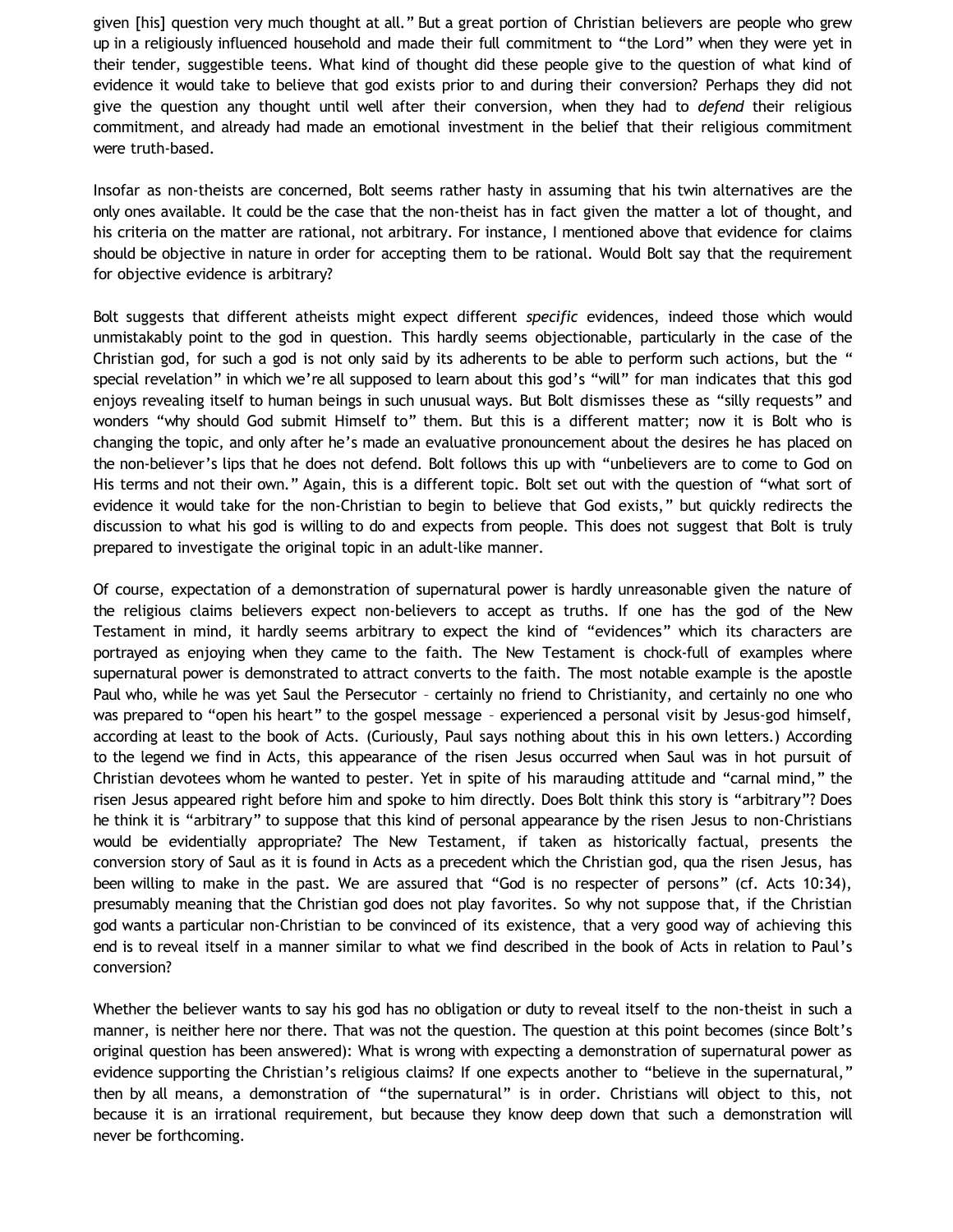## **2. Is "Evidentialism" Self-Refuting?**

But Bolt continues to dwell on the imagined failings of the position identified by the Clifford quote. He goes so far as to say that it is self-refuting. He states:

A *self-refuting statement* is a statement with a self-referential problem. A self-refuting statement not only *refers* to itself, but actually proves itself *false*! Remember Clifford's claim that, "It is wrong always, everywhere and for everyone to believe anything upon insufficient evidence."Clifford's claim can be labeled with a "C," so that  $C =$  "It is wrong always, everywhere and for everyone to believe anything upon insufficient evidence." Now, why should anyone believe C? Or more to the point, what evidence is there for believing that C is true at all? The claim is certainly not self-evident, and it is difficult to imagine what sort of evidence might be offered in its favor. So according to the requirements of C, C must be rejected. And that is something like the aforementioned idea of a self-refuting statement. God has implanted beliefs in human beings that are not obtained in virtue of evidentialism.

Of course, it does not follow from the fact that a claim is not self-evidently true, that it is therefore false or even self-refuting. If a claim which is not self-evidently true can be logically reduced to the axioms of existence, consciousness and identity as well as to the facts which inform them without breaching the norms of rationality and objectivity, then it has basis for being supposed true. After all, that is the purpose of logic: to tie conceptual cognition to the perceptual level of awareness.

Nor does it follow from the fact that Bolt suddenly has a lapse in imaginative output that Clifford's position must have no evidence in support of it and consequently be false or self-refuting. It could be that Bolt simply does not know what evidence might be cited to support it, and perhaps would prefer to suppose that there is no evidence in support of it. But this is hardly an objective procedure.

Bolt then affirms the stubbornly mysterious claim that "God has implanted beliefs in human being that are not obtained in virtue of evidentialism," which I take to mean: beliefs which are not formulated on the basis of rational investigation (and which have no evidence to support them). Bolt's affirmation is in fact a claim which has no evidence in support of it. So if the policy indicated by the Clifford quote can be rationally vindicated, then we are fully justified in rejecting Bolt's affirmation, which essentially reduces human beings to cognitive puppets who have no means of determining whether or not the beliefs which happen to have been "implanted" in their minds are true or even relevant to anything in their lives. Indeed, if a person has X number of beliefs, how does one determine which of those beliefs have been "implanted" by said god? What about the remaining beliefs? If the Christian holds that beliefs are "implanted" in the human mind by a supernatural agent, why suppose they've been implanted by the Christian god and not, say, some rogue transgressing spirit trying to thwart said god's relations with human beings? It appears that Bolt has given this little to no thought, for this claim seems to be an injection of pure arbitrariness in the hopes of playing to the faithful.

But let us ask, aside from Bolt's rash and uninformed dismissal, what evidence is there for supposing that knowledge claims need evidence in order to be rationally viable? The answer to this question is actually very simple, so simple that it is odd for Bolt to have missed it. The evidence is three-fold:

- 1) the nature of human consciousness;
- 2) the nature of knowledge;
- 3) the nature of reason.

Let us examine each of these individually, keeping in mind the definition of 'evidence'. According to [one](http://dictionary.reference.com/browse/evidence?s=t) [common online dictionary](http://dictionary.reference.com/browse/evidence?s=t), evidence is "that which tends to prove or disprove something; ground for belief; proof." Peikoff quotes the *Oxford English Dictionary*, which defines 'evidence' as follows: "testimony or facts tending to prove or disprove any conclusion" (*Objectivism: The Philosophy of Ayn Rand*, p. 176). So the question becomes: is there anything which we can cite which proves or tends to prove that evidence is necessary for rationally accepting truth claims? I have cited three areas which I consider as sufficient evidence, so I shall explain why I consider them evidence supporting this policy.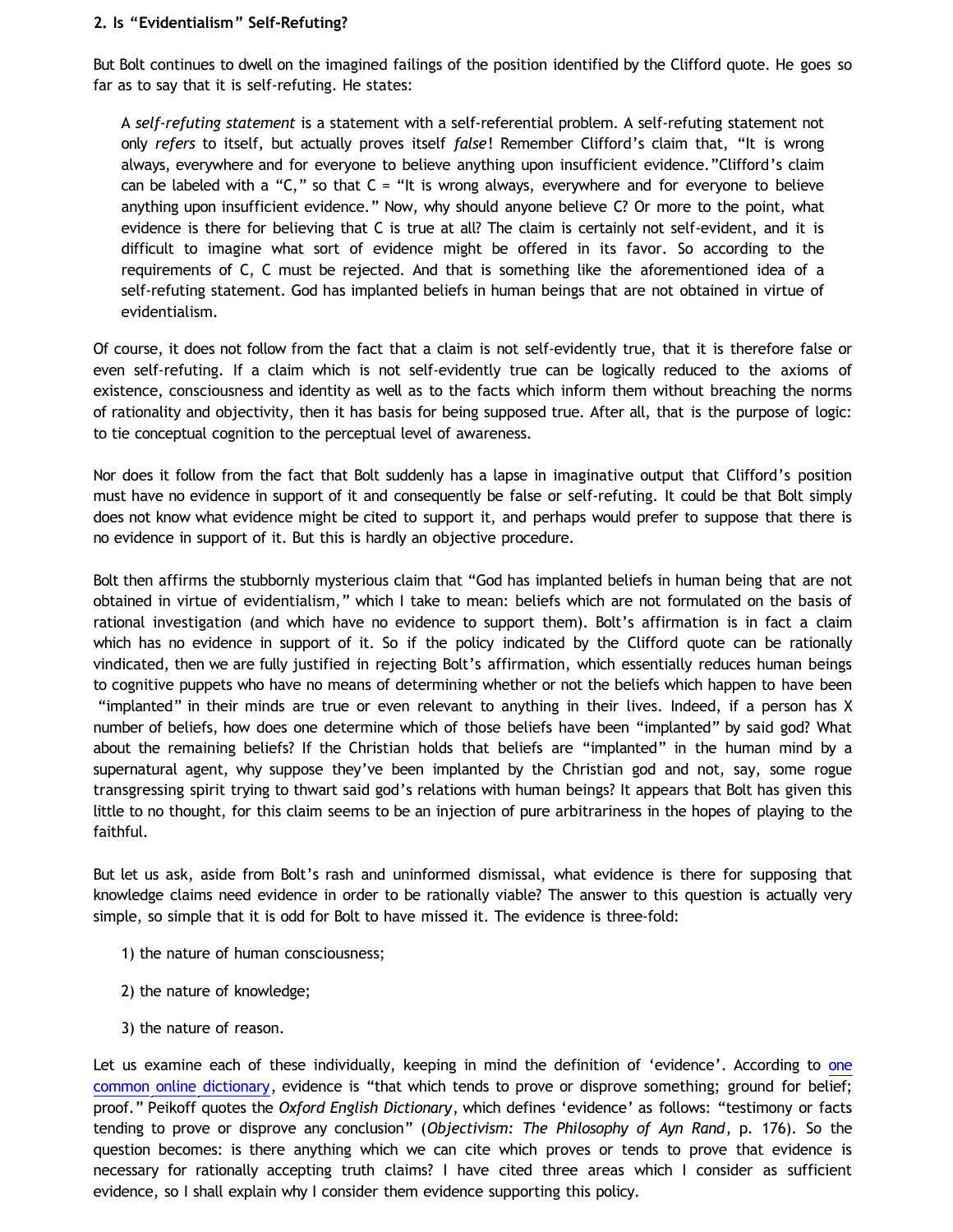In regard to the nature of human consciousness, the very fundamental fact that consciousness is consciousness *of something* has pervasive import to the present area of inquiry. It means that consciousness needs an *object*, and it is this object which conscious activity beyond the perceptual level of cognition (i.e., conceptualization) identifies and integrates into this grand phenomenon known as *knowledge*. The objects of awareness inform consciousness so that our consciousness has *content*. Without content to be conscious *of*, there is no consciousness. Consciousness with nothing to be conscious of is a contradiction in terms (as I explained to Dustin Segers [here](http://bahnsenburner.blogspot.com/2011/10/has-primacy-of-existence-been-refuted.html)). Since consciousness needs an object, any activity which consciousness performs must have an object – whether it is in the form of direct perception or inference based ultimately on direct perception. The object(s) of awareness inform its activity with the content it requires to act on in the first place.

In regard to the nature of knowledge, we must keep in mind that, just as consciousness is consciousness *of something*, knowledge is also knowledge *of something*. Knowledge of nothing at all is likewise a contradiction in terms. Knowledge, then, must have an object, and it is ultimately our awareness of objects which provides the basis of knowledge as such. Where Bolt seems to have the view that beliefs can be "implanted" in human minds in the absence of rational investigation, evidence, and epistemological procedure performed by the human knower, in reality knowledge is *earned* by the cognitive effort of the mind which possesses it. The content of objective knowledge is the facts of reality. This ties in directly with the proper understanding of the concept of objectivity, which is provided by Objectivism. "To be 'objective' in one's conceptual activities is volitionally to adhere to reality by following certain rules of method, a method based on facts *and* appropriate to man's form of cognition" (*Objectivism: The Philosophy of Ayn Rand*, p. 117). If what one claims to "know" is *not* based on facts gathered by "a method based on facts *and* appropriate to man's form of cognition," it is not legitimate knowledge. These facts which inform our knowledge are the *evidence* which provides knowledge with its objective content. Consequently, without evidence to inform one's knowledge, what he calls "knowledge" is not fact-based, and thus it is not really knowledge at all.

In regard to the nature of reason, consider first of all what reason is: "Reason is the faculty that identifies and integrates the material provided by man's senses" (Ayn Rand, "The Objectivist Ethics," *The Virtue of Selfishness*, p. 20). Without "the material provided by man's senses," there is no content for reason to identify and integrate. Reason is conceptual activity, and conceptual activity requires input – i.e., evidence – from reality, beginning with perceptual awareness. Concepts are formed in part by isolating and integrating objects which a knower perceives in the world around him. Thus evidence is a non-negotiable part of rational knowledge.

In all three cases – the nature of man's human consciousness, the nature of knowledge, the nature of reason – evidence, i.e., factual content gathered from reality by an objective process, is vital to human cognition. These are the evidences, as intimate to the human mind as they are, underwriting the epistemological policy that evidence is necessary for rationally accepting truth claims. Starving the mind of evidence will not produce knowledge of reality. On the contrary, it will only turn the mind loose in a fantasy-world of its own creation as it surreptitiously borrows from the very realm it seeks to reject.

## **3. Universal Negatives**

Bolt wants to say that his god's existence is not disprovable and that it is impossible to evaluate all the evidence available for his god's existence (he gives the impression that there is endless evidence for his god' s existence). In framing his case, he states that "a *universal* is something that is absolutely true at all times and all places." While I always understood 'universal' to denote a general category of items (e.g., *all* marbles or *all* men), I am happy to grant Bolt his definition of this term for his purposes, since it is not a term that I tend to use in the first place. But let us pause here and ask: what example can we find of "something that is absolutely true at all times and all places"? The first thing that comes to my mind is the Objectivist axiom of existence: *existence exists*. Since the concepts 'time' and 'place' presuppose existence as the underlying metaphysical precondition of their meaning, any *time* must take place sometime *in existence*, just as any *place* must exist somewhere *in existence*. So it seems indisputable that a prime example of a universal as Bolt has defined it is the Objectivist axioms of existence: the fact that existence exists is absolutely true at all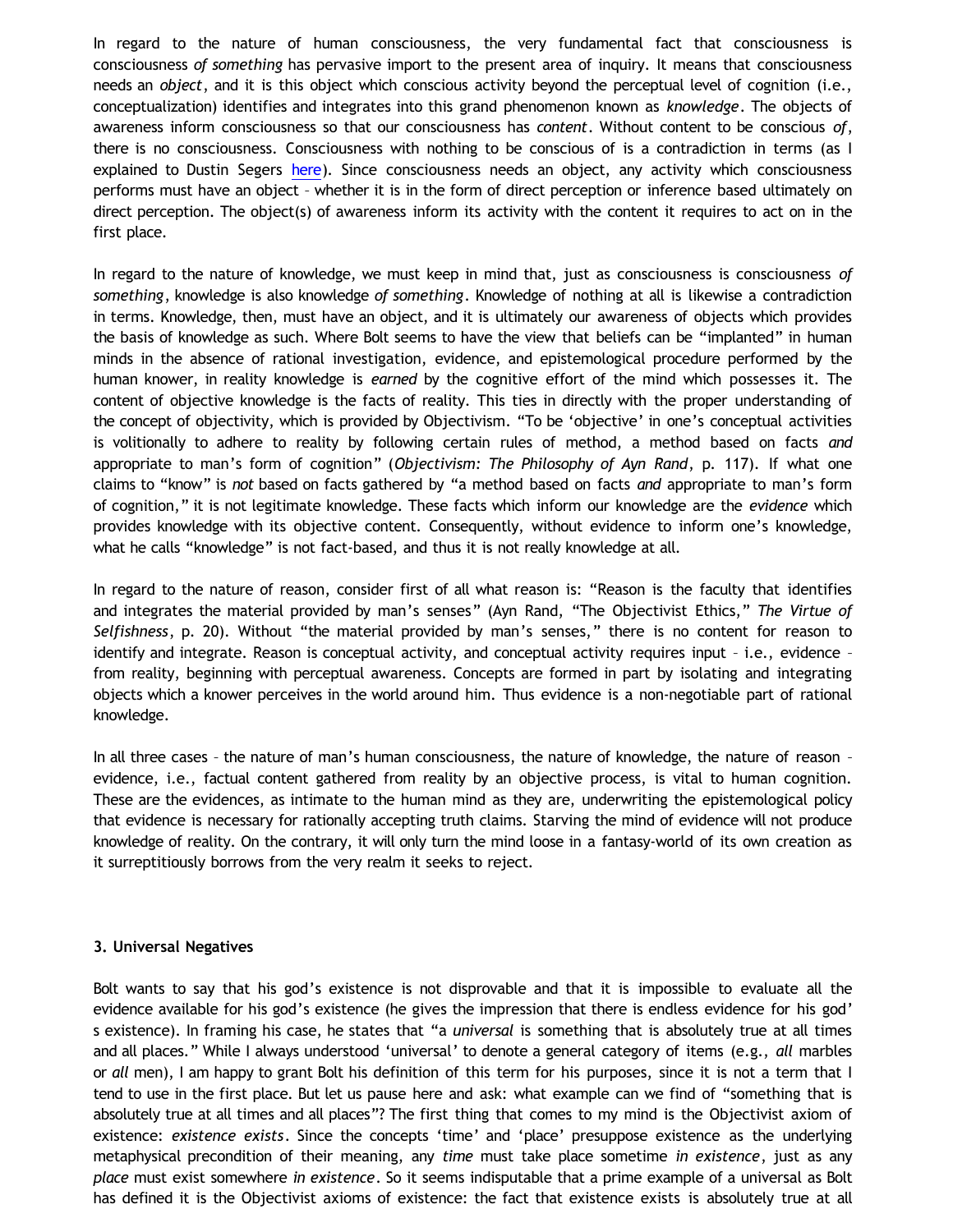times and all places. Can Bolt or anyone else cite a time or place when and where there is no existence? I trow not.

Bolt goes on to speak of universal negatives. He states:

It is notoriously difficult to demonstrate a universal negative (the claim that one "cannot prove a universal negative" is itself a universal negative which cannot be proven). But one might be able to prove that there are no square-circles. Likewise, one might prove that there is no elephant in the room. Given the logical impossibility of square-circles, and given the extremely limited context wherein one proclaims the pachydermian preclusion, it is safe to say that some universal negatives are demonstrable. Yet evidence for the existence of God is strikingly different, because evidence for God would be neither logically impossible nor limited to the context of individual, finite experience. In short, one cannot discredit every possible shred of evidence for the existence of God since one cannot so much as even *examine* every possible shred in one's lifetime. According to Scripture, there is not only *some* evidence for the existence and nature of God, but the evidence is *abundant* and *plain*.

There are numerous points that can be raised against Bolt's statements here, but I will limit my response to the following:

a) Bolt grants that "some universal negatives are demonstrable" and allows that "one might be able to prove that there are no square-circles," though he does not explain how "one might" go about doing this. That is fine by me, however, as I have already argued that the one can rationally reject the notion that the Christian god is real for reasons which are essentially similar to those for rejecting the notion that square circles are real. See specifically my paper [Gods and Square Circles](http://katholon.com/squarecircles.htm). Additionally, Anton Thorn provides similar reasons for supposing that [the claim](http://www.reocities.com/Athens/Sparta/1019/AFE/God_Contradiction.htm) ["God exists" contradicts itself](http://www.reocities.com/Athens/Sparta/1019/AFE/God_Contradiction.htm).

b) Bolt says that "evidence for the existence of God is strikingly different" from evidence that square circles do not exist or that there is no elephant present in a room. He says this is the case "because evidence for God would be neither logically impossible nor limited to the context of individual, finite experience." In the case of Bolt's first reason, he supplies no reasons for supposing that "evidence for God would [not] be… logically impossible." The paper to which I have provided a link in the previous point argues that the very notion of a god (at least so far as Christianity conceives of it) is logically impossible (in the same sense as a square circle is impossible), and I have not seen Bolt interact with any of the points which I have raised in support of this conclusion. In regard to Bolt's second reason, Bolt seems at least a bit confused. To speak of " finite experience" implies that there is such a thing as "infinite experience," and yet such a notion strikes me as incoherent. Experience as such is finite in nature, regardless of who happens to enjoy it. Experience is one thing as opposed to another, and given the fact that experience has a nature, it is distinguishable from other things, and thus finite. Moreover, there is no such thing as experience of an unlimited or infinite sum of objects, since experience always requires some means (such as man's perceptual faculties), and those means themselves are finite, limited in their range, and constrained to specific objects available to their reach at a given time. No one experiences all units of a given class, unless of course they are artificial, extremely limited in quantity, and present in their entirety at a single moment. I think what Bolt means is that the evidence he believes exists for his god's existence is not limited to immediate perceptual experience. The question at this point then becomes: by what means does one obtain awareness of this alleged evidence? On this Bolt says nothing. But it is a vital question if the apologist wants to claim that evidence for his god exists. The question is even more pressing if the theist wants to say, a la Romans 1:20, that non-believers are "without excuse" for denying any alleged evidence for the Christian god's existence.

c) Bolt alludes to Romans 1:20 when he says that "there is not only *some* evidence for the existence and nature of God, but the evidence is *abundant* and *plain*." Romans 1:20 says that this evidence for the Christian god's existence is something that is "clearly seen" (in spite of it being "invisible"), which can only mean that this evidence must be concrete as it would need to reflect light in order for our visual receptors to be activated by its presence. So what is this alleged evidence? Why do theists resist telling us what it is they " clearly see" that they interpret as evidence for their god's existence? Many Christians suppose that the realm of nature, with all its "beauty" and "intricacy," screams out that it was created by the god associated with the Christian bible. But Bolt apparently repudiates aesthetic and teleological arguments (see [here](http://www.choosinghats.com/2012/07/dear-atheists-please-get-better-objections/)), and likely rejects other "evidentialist" arguments, given his presuppositionalist leanings. So it is unclear how Romans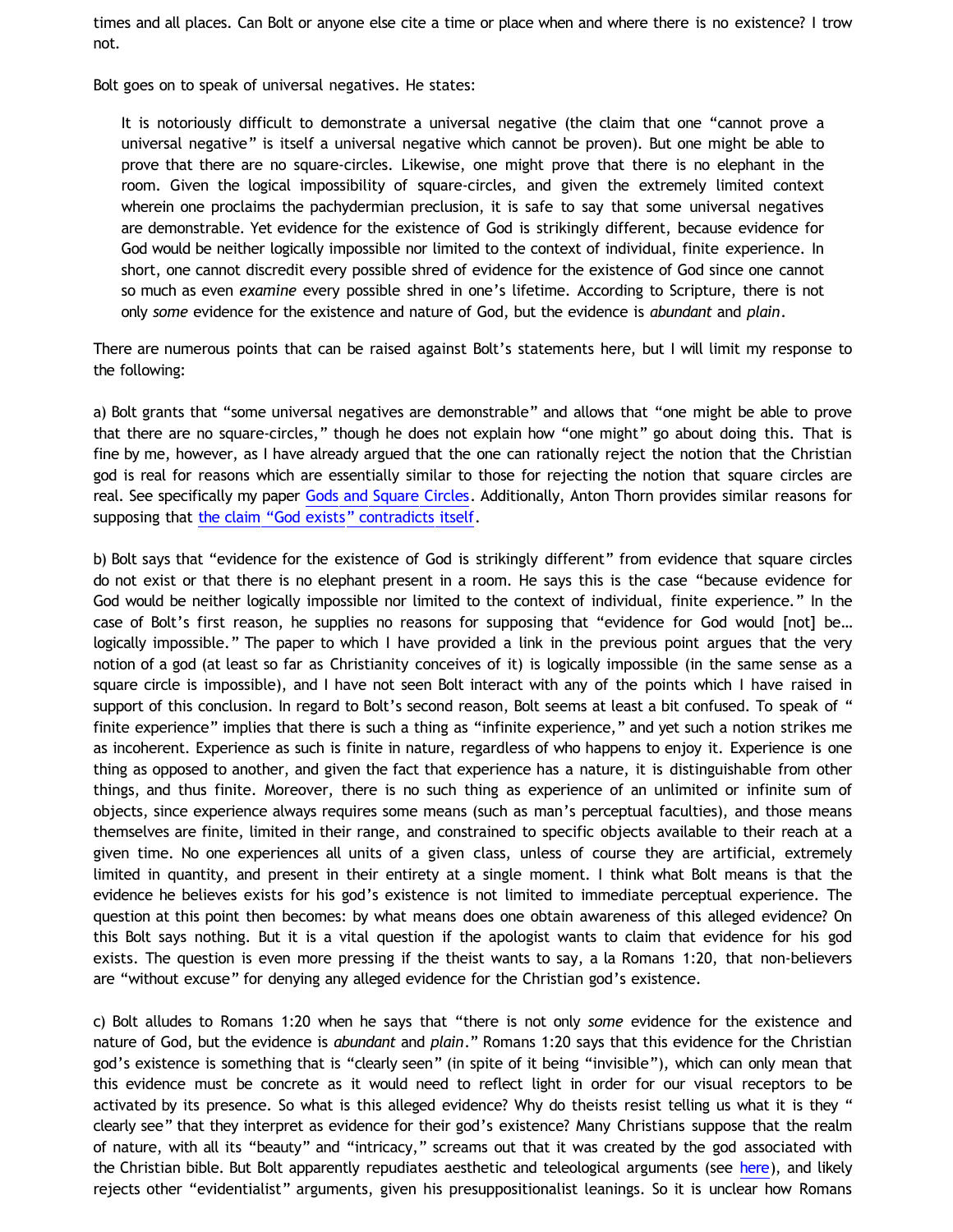1:20, in spite of its internal contradiction, figures epistemologically into Bolt's apologetic.

d) Bolt states that "one cannot discredit every possible shred of evidence for the existence of God since one cannot so much as even *examine* every possible shred in one's lifetime." Unfortunately, if one grants this claim, at best it serves as an argument for interminable agnosticism. Essentially Bolt is saying that one could never hope to evaluate all the evidence relevant to the question of his god's existence, in which case one could never come to a conclusion in which one could have lasting confidence. This achieves something quite opposite from what Bolt wants it to achieve, yet it is simply a matter of Bolt trying to have his ice cream, and eat it, too. So long as one alleges that there is still evidence yet to be examined and evaluated against a claim or set of claims, the jury is out, for it cannot be known until such evidence has been examined and evaluated which position it will support.

Appeals to the figment of as-yet unseen or undiscovered evidence potentially supporting the belief that a god exists, will only backfire on the apologist. While Bolt's premise that "one cannot so much as even *examine* every possible shred [of alleged evidence for his god's existence] in one's lifetime" is intended to give the impression that there exists this vast wealth of evidence for his god's existence that lies outside the sum of evidences that one can examine within one's lifetime, thus implying that the task of refuting the claim that his god exists will never be finished, appeals to such figments can only work both ways: if one can assume that there exists a vast sum of evidence *for* something beyond which non-believers will ever be able to examine in their lifetime, one has just as much warrant in assuming that there exists a vast sum of evidence *against* that same thing beyond which believers can examine in their lifetime. A rational thinker goes by the evidence which he has at his disposal, not on the hold-out hope that there could be evidence as-yet undiscovered which does secure something he *wants* to believe. Reality does not cater to our wants and preferences. That's the primacy of existence. A rational approach to knowledge is one which is consistently loyal to the primacy of existence. If the theist knows of any evidence that can be produced on behalf of his god-belief claims in which he has any confidence, let him bring it forward for examination. If he does not produce any, then he should simply acknowledge this and let the chips fall where they may. If he dares to produce something and other thinkers are not persuaded by his attempts to validate it as evidence supporting his claim that a god exists, he should not complain. Other minds do exist, and they act independently of the theist's wishes. The theist needs to make peace with this fact once and for all.

e) Bolt ignores the fact that something which is *imaginary* is *not real*. Since something imaginary is not real, something imaginary *does not exist*. I have already presented an ample supply of evidences documenting the imaginary nature of the Christian god (see my blog [The Imaginary Nature of Christian Theism,](http://bahnsenburner.blogspot.com/2010/05/imaginative-nature-of-christian-theism.html) which incidentally was written in response to Chris Bolt's own concerns that I had not supported my view that the Christian god is imaginary). Moreover, I have already also shown how the imaginary nature of the Christian god can be used as an anti-apologetic argument proving that the Christian god therefore does not exist (see my blog [A Proof that the Christian God Does Not Exist](http://bahnsenburner.blogspot.com/2011/07/proof-that-christian-god-does-not-exist.html)).

## **4. "Presuppositions"**

Unsatisfied with discussions relating directly to the nature of evidence, Bolt sought to redirect the discussion – as presuppositionalists are wont to do – to a discussion about the "presuppositions" which underlie one's understanding of specific evidences. He writes:

Evidence does not interpret itself. The presuppositions people bring to evidences ensure that those evidences are interpreted in a particular way.

That is true: evidence does not interpret itself; rather *people* interpret evidence. And yes, certain background assumptions, or "presuppositions," do influence the manner in which an individual "interprets" evidence. But before any of this can take place, the person doing the interpreting must have *awareness* of said evidence, he must have awareness of that evidence by some *specific means*, and he must consider it to be evidence *of something* in the first place. To consider some item or aspect of reality as evidence supporting a particular conclusion, one needs good reasons. Indeed, he needs evidence for this step in the process. This might seem to entail an infinite regress, and I pity those philosophical systems which have no resolution to such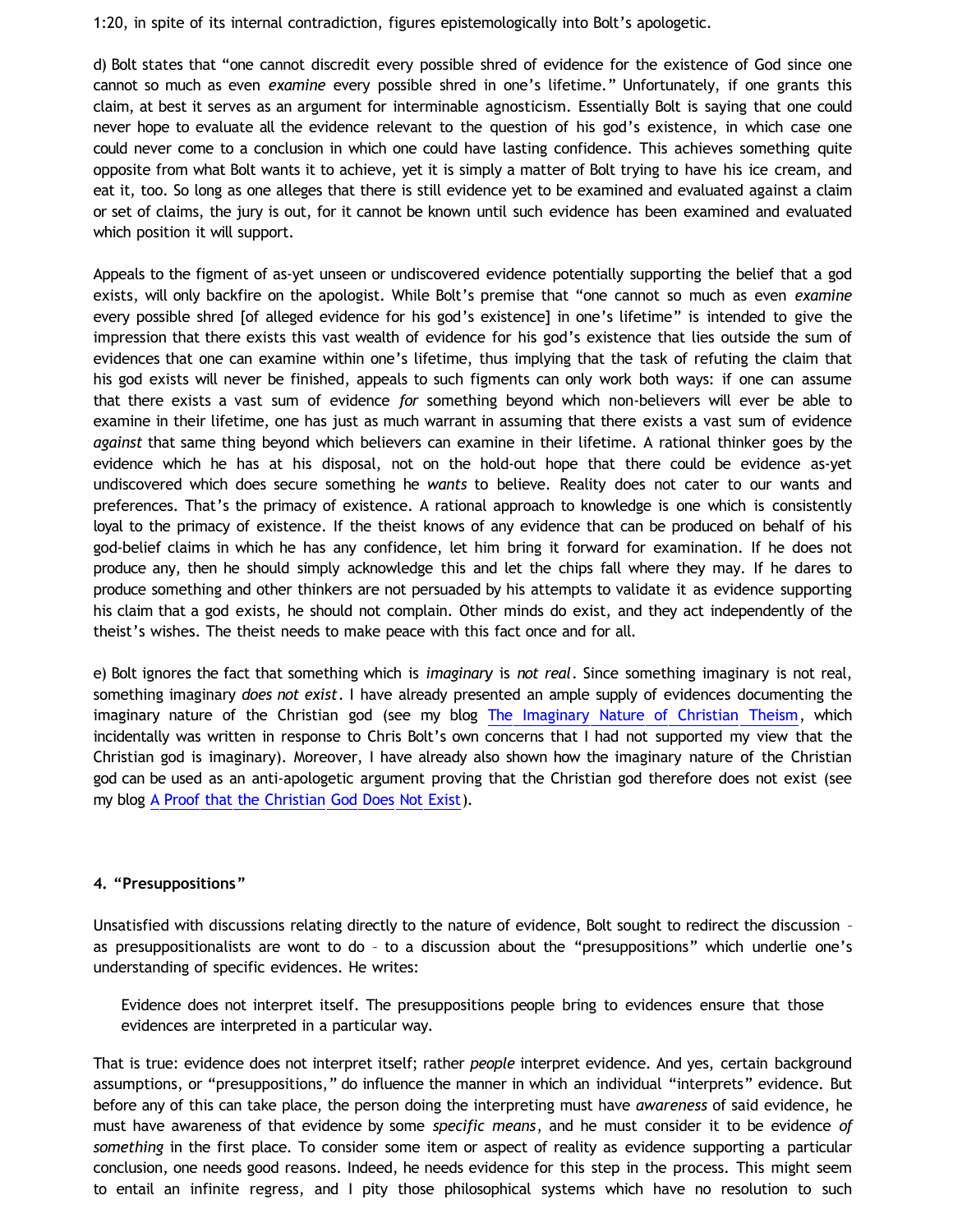quandaries. But Objectivism avoids such conundrums by beginning with perceptually self-evident and conceptually irreducible axioms. The axiomatic concept 'existence' is the widest of all concepts (it includes everything which exists), so it would be incoherent, even nonsensical, to ask a thinker to produce evidence other than existence for the baseline recognition that existence exists.

As an example of the point he's trying to make, Bolt cites the controversy between those who "believe in" global warming, and those who are skeptical of it:

So, for example, someone who rejects "global warming" might believe that since the water and air temperatures have significantly cooled that the earth is obviously not getting any hotter. Someone who accepts global warming might counter that this is because the polar icecaps are melting. Perhaps someone more skilled in the sciences will come along and set both of the aforementioned characters straight!

Since science is the systematic application of reason to specific areas of natural inquiry, the person who is " more skilled in the sciences" would likely be someone who is more skilled in applying *reason* to areas of natural inquiry. This is not a given, however, for it is entirely possible for a thinker to compartmentalize his application of reason in one area of investigation while abandoning it in others. But who would be more consistent in this particular application of reason than someone whose philosophy is consistently based on reason as its only epistemological norm? Certainly not someone whose committed worldview reduces to blurring the distinction between the real and the imaginary. Naturally this does not erase the role of one's " background, experiences, evidences, inclinations, and the like that a person brings *to* the evidence" which concerns Bolt. On the contrary, all these factors do play a role, since knowledge is contextual. But devotion to reason puts all the rationally secure elements of a thinker's context into their proper place while equipping him with the tools he needs to discard irrational notions. There is no substitute for reason; not even the confessional investment of religion can supplant loyalty to reason.

#### Bolt's emphasis that

the point is that the background, experiences, evidences, inclinations, and the like that a person brings *to* the evidence actually serve to affect how one *views* the evidence

only underscores one's need for reason. We need reason *because* we are neither omniscient nor infallible: we need reason in order to acquire knowledge, and we need reason because we are capable of error in our cognition. What alternative does theism offer in place of reason? It offers only a pretense, namely a series of falsehoods which deceive the theist into believing that knowledge can be acquired from some supernatural source, and the effort which reason requires can be avoided.

Bolt says that "it is impossible to jettison one's presuppositions from an honest evaluation of the evidence," but we must keep in mind that these "presuppositions" do not come from nowhere, and they are not *automatically* true. A person may adopt, through the influence of an irrational philosophy, the presumption that reality conforms to conscious activity, either his own or someone else's (either real or unreal). While this presumption is common (it is a distinctive assumption in one form or another among the world's religions), it is typically buried under a morass of allegory, religious language, stolen concepts, anti-conceptual teachings, emotion-arousing sentiments, fearsome imagery, empty promises of wish-fulfillment, etc., so much so that such obviously untrue assumptions go undetected and are accepted as part of a larger package designed to distract the believer from noticing that his leg has been pulled.

So one's "presuppositions" are not immune to error, nor are they exempt from rational inquiry. Error occurs when our cognitive activity deviates from the facts which exist in reality and which are relevant to the matter one is investigating.

The concept of "truth" identifies a type of relationship between a proposition and the facts of reality. "Truth," in Ayn Rand's definition, is "the recognition of reality." In essence, this is the traditional correspondence theory of truth: there is a reality independent of man, and there are certain conceptual products, propositions, formulated by human consciousness. When one of these products corresponds to reality, when it constitutes a recognition of fact, then it is true. Conversely, when the mental content does not thus correspond, when it constitutes not a recognition of reality but a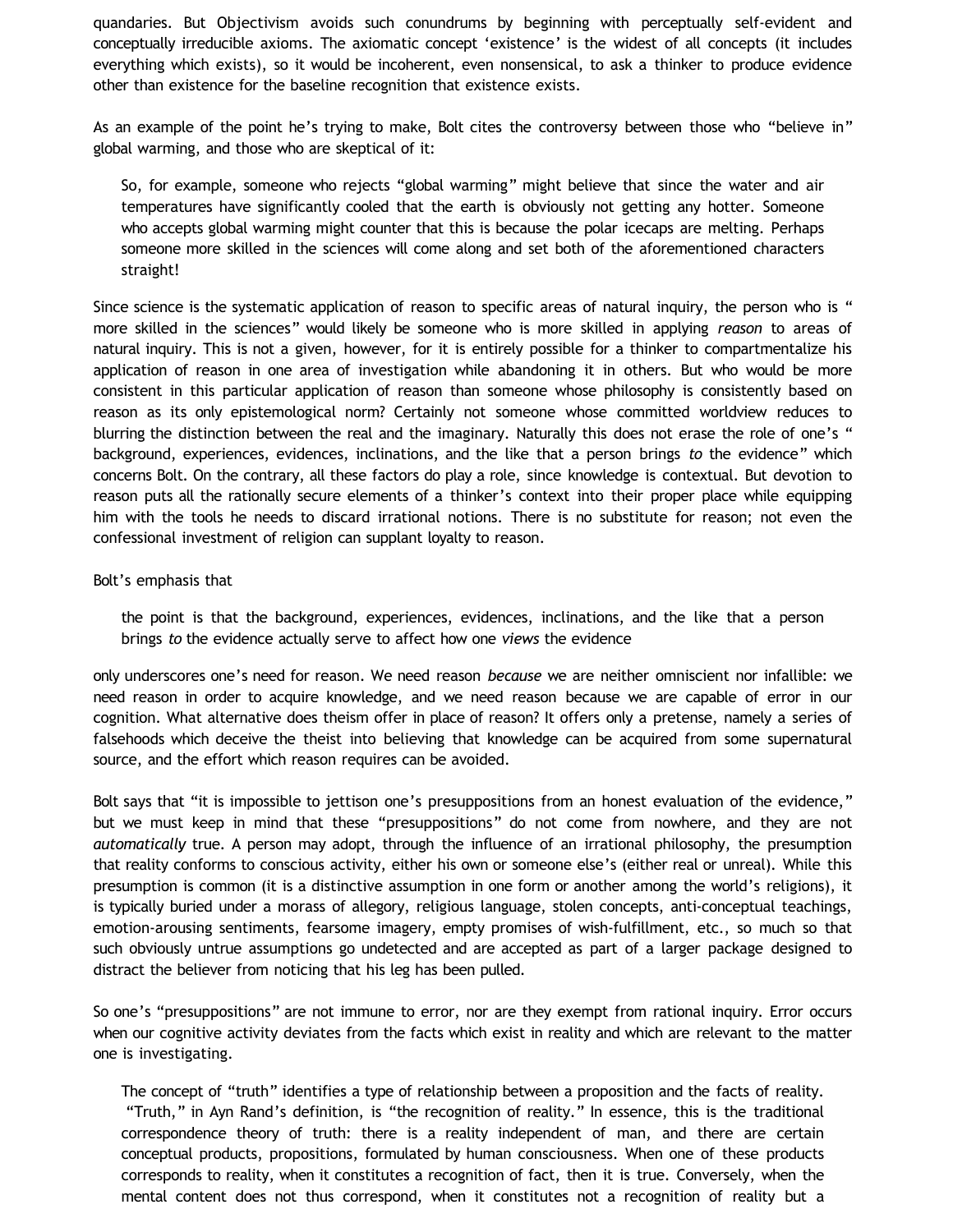### contradiction of it, then it is false. (*Objectivism: The Philosophy of Ayn Rand*, p. 165)

Now the presuppositionalist might react to this by claiming that the Objectivist axioms are also not immune to rational inquiry. Indeed, one would hope that at least some presuppositionalist out there would be willing to examine the Objectivist axioms honestly. Most attempts to examine the Objectivist axioms that I've seen are embarked with an ambition to refute them before they've even been examined, which typically has the detractor resorting to misrepresentation, hasty conclusions and a lack of awareness of the fact that the truth of the axioms is preconditional to their efforts (see for example [my examination of the "Maverick](http://katholon.com/Vallicella.htm) [Philosopher's" attempts to criticize Objectivism](http://katholon.com/Vallicella.htm)). But if one still wants to denounce the Objectivist axioms, I recommend he review the mock dialogue which I quoted from Peikoff's book in my blog [Can a Worldview](http://bahnsenburner.blogspot.com/2012/03/can-worldview-provide-preconditions-of_20.html) ["](http://bahnsenburner.blogspot.com/2012/03/can-worldview-provide-preconditions-of_20.html) [Provide" the](http://bahnsenburner.blogspot.com/2012/03/can-worldview-provide-preconditions-of_20.html) ["Preconditions of Intelligibility"? - Part III](http://bahnsenburner.blogspot.com/2012/03/can-worldview-provide-preconditions-of_20.html), and I will be happy to discuss it if he has further questions or disputes.

Bolt asserts that "the unbeliever has a deep hatred for the things of God." But what are these "things of God" for which "the unbeliever" has such "a deep hatred"? Bolt does not specify them, nor does he explain how he knows what another person hates. The common presppositionalist debating refrain "How do you know?" is not something that presuppositionalists themselves appear to be willing or able to answer. Bolt simply gives us an empty assertion that his readers are apparently expected to take on his say so.

## **5. Hypocrisy?**

Bolt wants to accuse those who affirm the policy that evidence is required for accepting truth claims as legitimate knowledge of reality, of hypocrisy. He writes:

Truth be known, there are all sorts of beliefs that the unbeliever accepts on his or her own and apart from evidence anyway. For example, most people accept that other minds exist, yet there is *zero* evidence that this is the case. The same is true with respect to the *principle of the uniformity of nature*, or the premise that things will tend to go on the way that they have in the past. Such beliefs are just taken for granted, and are assumed to be rational, but they do not admit of any evidence in favor of their acceptance. So the unbeliever is a bit of a hypocrite when it comes to demanding evidence for the existence of God. Knowing God is every bit as basic as knowing oneself.

There are numerous problems with what Bolt states here, and so many of them strike me as obvious blunders that I have to admit I feel some embarrassment for the fellow. Let me make a few points in response.

a) If Bolt holds that "there is *zero* evidence" for the existence of other minds, then he admits that "there is *zero* evidence" for the existence of his god, for his god is supposed to be a mind distinct from any human mind, including his own.

b) The claim that "there is *zero* evidence" for the existence of other minds is a universally negative claim, which earlier Bolt had stated is "notoriously difficult to demonstrate." Does Bolt even try to give any support for this claim? No, he doesn't. He just affirms it and apparently expects his readers to accept it on his mere say so. Perhaps Bolt is impressed by some philosophical text which wrestles unsuccessfully with this question, and from this he's concluded that "there is *zero* evidence" for the existence of other minds. That's too bad.

c) Human beings demonstrate ample evidence that they have minds. But perhaps what Bolt means by 'mind' is different from what I understand a mind to be. Bolt does not explain himself, but I'm happy to explain myself. The first question to ask when considering whether or not there is evidence for the existence of other minds, is whether or not there is any evidence of other *consciousnesses*, that is, *consciousnesses other than one's own*. For this I would say there is abundant evidence. While examples occur every time one encounters another human being, a good example occurred just the other day when I was outside my house with my four-year-old daughter. It was morning and we were in our front yard. We heard a jet passing overhead, but we did not see it. My daughter was excited and said she heard a jet airplane, but she did not know where to look. Finally she saw it and pointed it out to me, and sure enough it was flying behind our house and was soon out of sight. This was evidence not only of the fact that my daughter possesses the faculty of consciousness (she would not be able to *see* the aircraft if she were not conscious), but also that she has a *conceptual*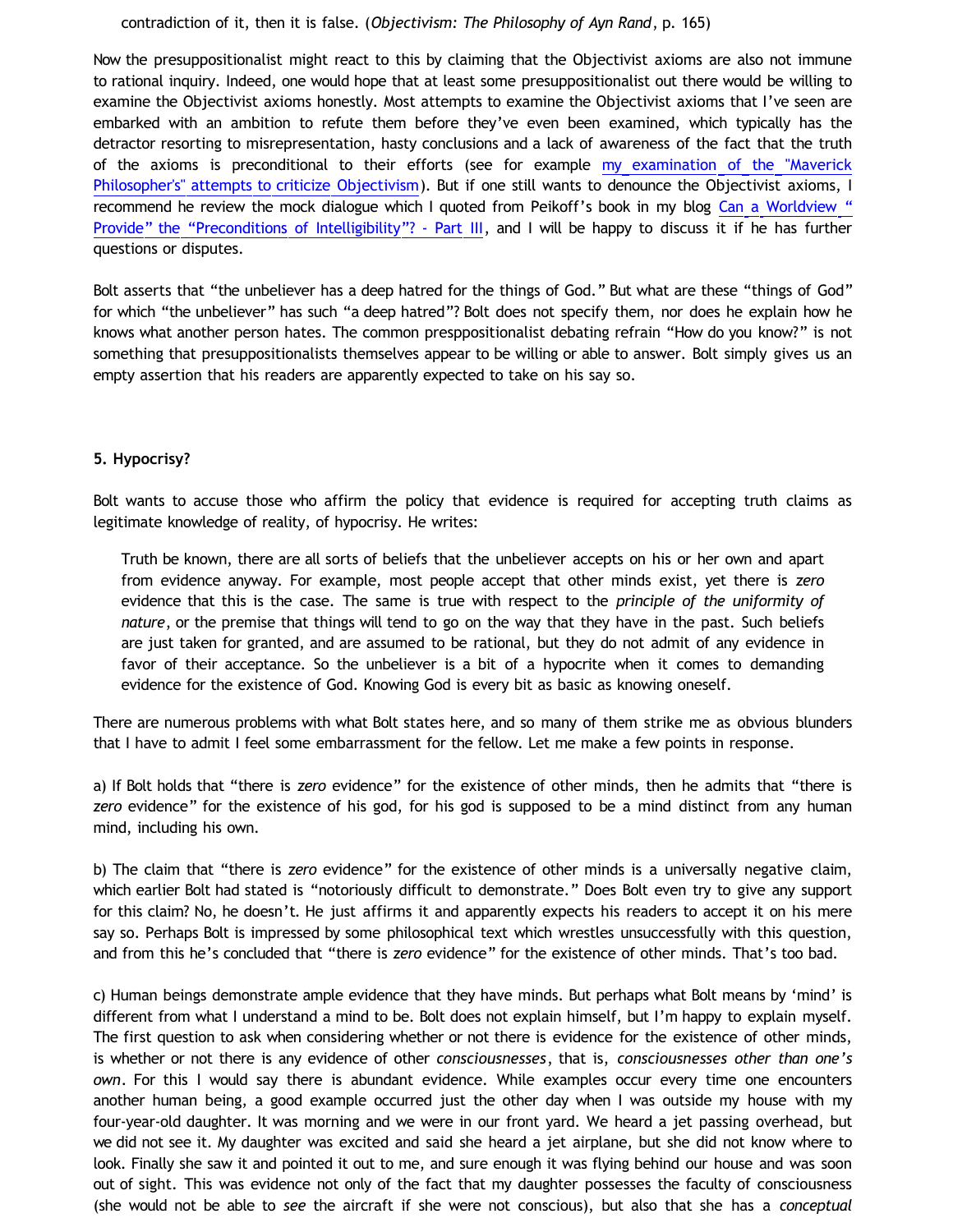consciousness – i.e., a *mind*. The fact that she not only *perceives* objects, but also *identifies* them and can indicate them concretely (as with the word "airplane"), is more than sufficient evidence to prove that she is conscious and also has a mind. So this is definitely not something that I am "just taking for granted," as Bolt believes and apparently does himself. Consequently, there's no instance of hypocrisy on my part here.

d) But how about in the case of the uniformity of nature? Is this something that I have no choice but to take for granted, that I am *forced* to take for granted, as a kind of faith belief, like Christians and their belief in a god? According to Bolt, I am, since he thinks that "there is *zero* evidence" for this as well. Of course, Bolt serves up yet another universal negative for which he offers no support. Indeed, it appears that he expects his readers to "just take it for granted" that he is right on this matter. But is he?

I have written extensively on this issue before. Most recently I wrote on the uniformity of nature in response to Dustin Segers – see here: [Answering Dustin Segers' Presuppositionalism, Part IIIa: The Uniformity of Nature](http://bahnsenburner.blogspot.com/2012/04/answering-dustin-segers_12.html) . I have also written on the uniformity of nature in response to Chris Bolt himself – see here: [The Uniformity](http://bahnsenburner.blogspot.com/2010/02/uniformity-of-nature.html) [of Nature](http://bahnsenburner.blogspot.com/2010/02/uniformity-of-nature.html) and [Bolt's Pile of Knapp.](http://katholon.com/Bolts-Pile-of-Knapp.htm)

While I do not want to repeat everything I've argued in these previous papers (especially since neither Segers nor Bolt have interacted with what I have already written – indeed, *no presuppositionalist* has), I do want to make a few points directed to Bolt's claim that "there is *zero* evidence" for the uniformity of nature. Some of this is a summary of points I have made in the papers I cite above. Of course, I am not expecting that this will satisfy Bolt, primarily because he has an emotionally-based confessional investment to protect, and also because I doubt he will examine what I've written with a mind to understand what I am putting forward. As in the case of my previous responses to Chris Bolt, he will likely pretend that my responses do not exist and proceed with business as usual, defending his god-belief with exceptionally poor arguments (if they can even be called that!).

The first point that needs to be made in response to Bolt is the fact that, if a person perceives *any* object, he already has evidence of the uniformity of nature. This is because the object which he perceives *is an object* he perceives something that *is itself*, which means: it is something that is inherently *uniform* with itself. On the Christian worldview, this state of affairs is thought to be the product of conscious activity: nature, according to Christianity, is not *inherently* uniform. Nature's uniformity is subjectively imposed on it by some supernatural form of *[wishing](http://bahnsenburner.blogspot.com/2006/12/wishing-and-christian-deity.html)*. The believer thus says he "knows" that nature is uniform by faith in revelations, not by means of rational discovery. Consequently he doesn't really know that nature is uniform, and given the doctrine of miracles which is so vital to Christianity, he can have no confidence that nature's subjectively imposed uniformity will obtain from moment to moment. It's all "God's will," and nothing else.

In contrast to this, Objectivism holds that nature is *inherently* uniform. This means that consciousness does not *cause* nature to be uniform (the very notion that something *causes* nature to be uniform commits the fallacy of the stolen concept), but rather *discovers* this fact, and identifies it by an objective process (if such a process is selected by the conscious subject). In other words, the uniformity of nature is something we discover and identify by means of concepts. We have direct perceptual awareness of the world of objects, but our cognition is not restricted exclusively to the level of perception. We have the ability to conceptualize, and this is the vital aspect of induction which presuppositionalists ignore and apparently do not understand at all.

Once we begin forming concepts on the basis of perceptual input, we are identifying the evidences of the senses in conceptual form, which means: we now have the means by which we can categorize specific entities and features (i.e., concrete objects) which we observe, in the form of stable, open-ended classifications. These classifications, i.e., *concepts*, are formed ultimately on the basis of what we perceive, but include a potential infinity (quantity-wise) of units which we have *not* perceived (and never will perceive). The concept ' man', for example, includes not only those men whom we have actually observed firsthand, but *every* man who exists now, who existed in the past, and who will exist in the future, however many that sum total may be.

What is of key importance to the present issue is the fact that concept-formation involves the process of *measurement-omission*. A man can be 6'2" tall or 5'3" tall; he can be *any* height, but he must be *some* height. The concept 'man' includes *all* variations of this nature. When someone points to a man on the street and says "That man is waiting for the bus," one cannot say, "That's not a man because he's not the proper height" - i.e., the unit is not excluded because of the specific measurements it happens to have, since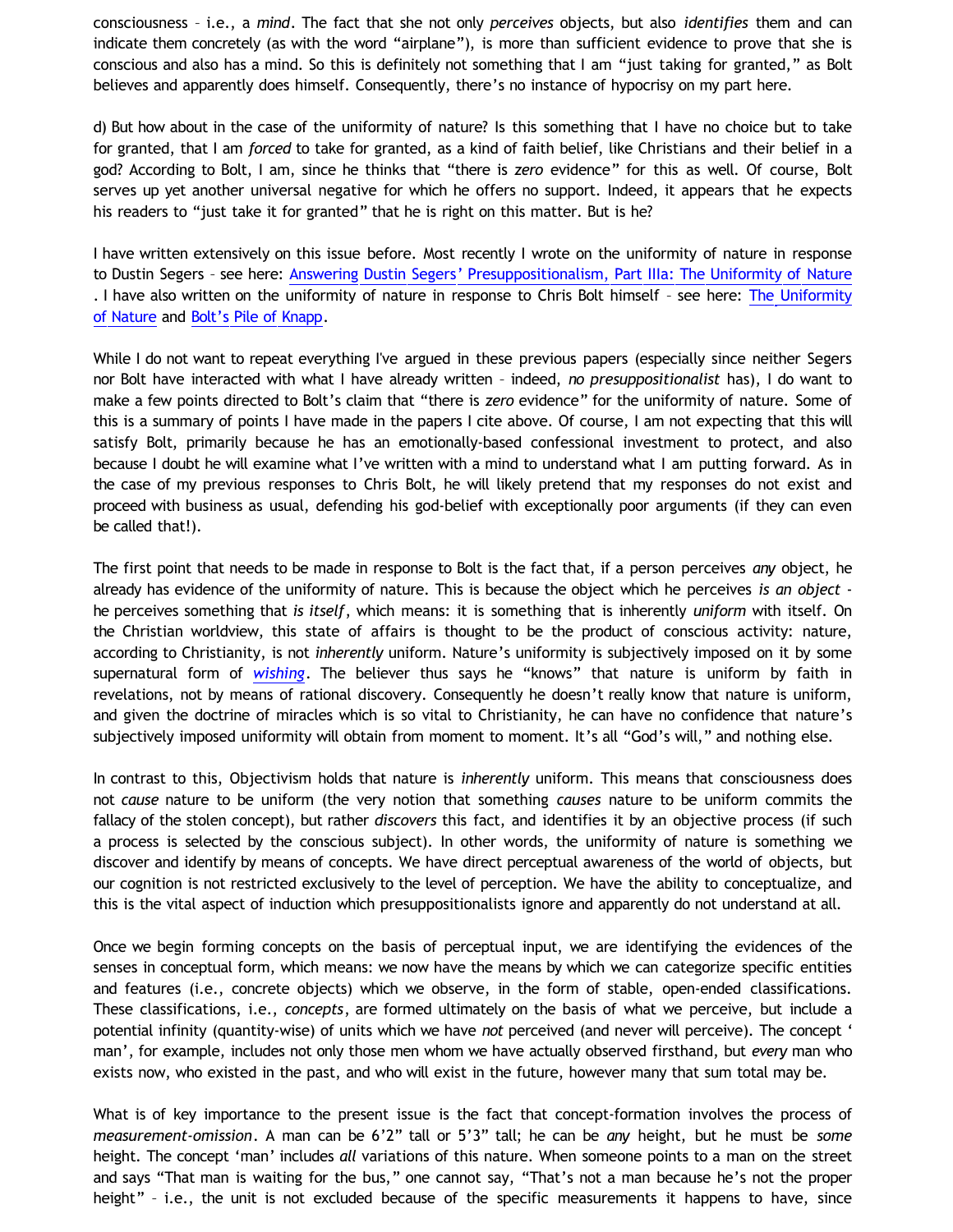particular measurements are not a specified criterion in the formation of the concept in question. They are " omitted" – i.e., included in the continuum of a parameter's range of potential specific measurements, but not specified as a qualifying criterion of inclusion.

Two key parameters of measurements which are omitted in the formation of concepts of concretes are *time* and *place*. The reason why the concept 'man' includes individuals who live anywhere on the earth (and elsewhere, should they venture beyond it) as well as those who live at *any time* in history, whether present, past or future, is because the measurements of time and place are omitted in the formation of such concepts. The concept 'man' allows that any particular man is a man *regardless of when and where he lives, has lived, or will live*. This allows us to apply a concept which we have formed objectively (i.e., on the basis of perceptual input and in keeping with the primacy of existence) without constraining its units of reference to any particular time and/or place.

Couple this feature of concept-formation with the fact that the concept 'future' denotes the continuation of existence *forward in time from the present*, and we have all the objective foundation we need for assembling projections of potential future scenarios on the basis of what we know *in the present*. All of this is a *conceptual* exercise of cognition, and the solution to the problems which Bolt and other presuppositionalists want to raise against non-believers is in fact conceptual in nature. Without the proper understanding of the nature of concepts and the process by which they are formed, all these points will be lost on the apologist, and he will continue pressing his divisive debating schemes as though he's not been answered simply because he has not stopped long enough to look at such matters *objectively* and according to a rational understanding of how the human mind operates.

So not only is there more than sufficient evidence for the uniformity of nature, Objectivism supplies the *conceptual* warrant for assembling future projections on the basis of present knowledge. Contrast this with the Christian position: it holds that "there is *zero* evidence" for the uniformity of nature, and it supplies no *conceptual* understanding of how the mind can formulate estimations of activity across the temporal spectrum on the basis of present knowledge. So which worldview is providing a suitable account? It should be clear that Objectivism is light years ahead of Christianity on such matters.

Now observe precisely how the presuppositional approach relies in denying the conceptual level of human cognition. The presuppositionalist approaches the issue of the uniformity of nature as though we needed to *perceive* every entity in existence, directly and firsthand, in order to have any justification or confidence in the supposition that nature is uniform. This approach arbitrarily restrains human cognition to the perceptual level of consciousness while both employing the conceptual level of consciousness (to formulate the position in the first place) *and* denying it at the same time (in the *content* of that formulation). In this way the presuppositionalist approach trades on a massive stolen concept which, once detected, can only take all the wind out of its sails.

## **Conclusion**

In concluding his blog entry, Bolt surmises that "probably *most* discussions between believer and unbeliever can be resolved by quickly stepping *through* this issue of so-called 'evidence'." Probably "most discussions" that believers have with non-Christians are with non-Christians who lack a rationally integrated worldview. Many atheists out there are simply borrowing elements of mystical worldviews and framing them in a secular imprint. When apologists like Chris Bolt have the opportunity to engage an Objectivist informed on the tactics of presuppositionalism, they tend to shy away from discussion and either keep their responses conspicuously terse, or simply do not engage at all. That is what I have observed anyway.

This is because the Objectivist is likely to bring other issues into the discussion, issues which presuppositinoalists have proven themselves time and time again to be unable to address, such as the issue of metaphysical primacy, the role of reason in human cognition, the nature of concepts and their implications for theistic debate, the objectivity of the uniformity of nature, the conceptual nature of induction, the conceptual nature of logic, the fundamental distinction between reality and imagination, etc., etc., etc. And yes, the need for evidence for rational acceptance of claims. Objectivists are likely not to accept the unargued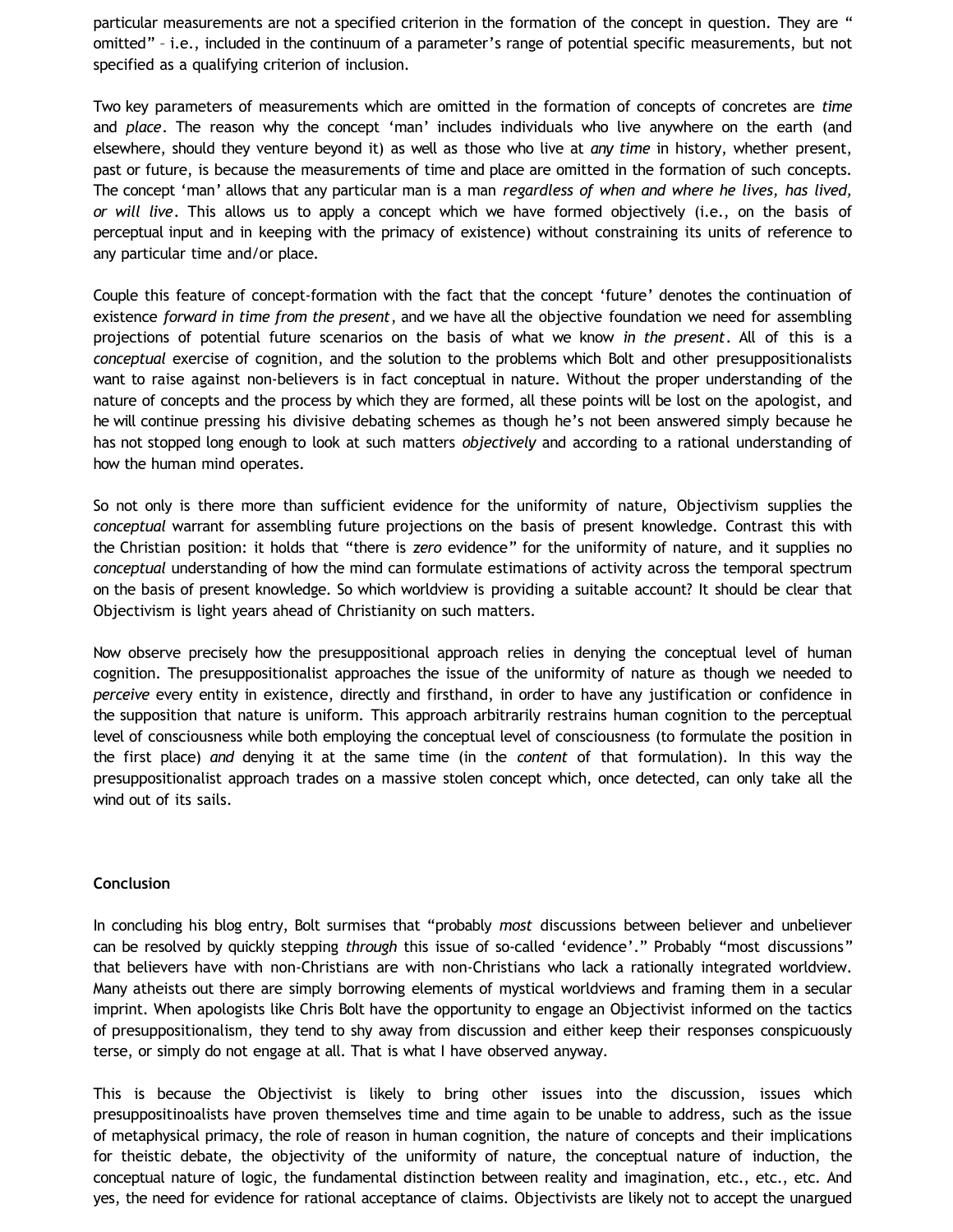assertions of presuppositionalists, such as those which we have observed in Chris Bolt's statements, as though they were true on someone's mere say so.

Bolt continues, saying, "The *nature* of that evidence is very rarely ever discussed." Then I must be a rare breed, for I have discussed it above. If Bolt complains that something which should be done is rarely done, then he should come here. But this complaint seems odd coming from Bolt, for he's the one objecting to the view that every claim needs evidence to support it in order to accept it rationally. This is why he states, in the same breath, that "the *evidentialism* underlying the shrill demands for evidence is fatally problematic." Has Bolt *shown* this to be the case? No, he has not. Has he *presented evidence* to support this assessment? No, he has not. All he has done in regard to this point is *assume*, and then *assert*, that there is no evidence supporting the view that claims need evidence to be rationally accepted. Bolt's own preferences are hardly a compelling case for the view he wants to put forward.

Bolt states that, "the assertion that there is no evidence for the existence of God [is] impossible to substantiate." But as we have seen, Bolt is willing to grant that a rational case can be made supporting the universal negative that no square circles exist. I have provided links to arguments on my blog and webpage which make the same kinds of arguments against the claim that the Christian god exists, and yet Bolt has not addressed any of these. Nevertheless, if Bolt or any other theist thinks he has solid evidence for his god's existence, let him produce it, and be ready for it to be examined. But if he does have evidence in which he has any confidence, why does he choose to rail against the policy that one should have evidence in support of a claim in order rationally to accept it? Bolt seems to be at cross purposes with himself.

He then states, again, that "evidences are interpreted in light of *presuppositions*." Indeed, if one holds the " presupposition" that reality conforms to conscious intentions, he could interpret any evidence according to his wishes and preferences, for that evidence – on such a supposition – conforms to the knower's conscious intentions. But this is pure subjectivism. And yet, it is the fundamental core of the theistic worldview. It is called the primacy of consciousness, and it is utterly self-defeating. On the assumption of the primacy of consciousness, one consciousness can wish that something is evidence for one thing, and another consciousness can wish that the same thing is evidence for something contradicting it. Given the assumption that the primacy of consciousness is true metaphysics, how could one determine which of the two, if any, is correct? There would be no objectivity possible, so the concepts of 'true' and 'false', 'right' and 'wrong' are out of the question. So "presuppositions" need to be examined for their conceptual integrity. Presuppositionalism does not equip its adherents to do this.

Bolt also reiterates his claim that "there are many common, *basic beliefs* that people hold without evidence anyway." There may indeed be many beliefs which people have accepted as true without the benefit of evidential support. No one has disputed this. But the fact that people do in fact do this, does not make those beliefs rational, nor does it justify categorizing those beliefs as "basic beliefs," as though they were secure from further inquiry. At any rate, we saw two examples of what Bolt considers to be beliefs commonly accepted with "*zero* evidence" to support them – namely the existence of other minds and the uniformity of nature – and I have shown that such items of knowledge are in fact not without evidence as Bolt supposes.

Bolt warns that "merely giving into the unbeliever's request for evidence without taking the considerations above into account is detrimental to one's apologetic." But such a statements suggests that Bolt is unaware of the enormous implications of his own god-belief claims. Remember that the claim that the Christian god exists is not simply some additional piece of information which non-believers are expected to accepted and integrate with the rest of their knowledge. On the contrary, this is supposed to be accepted in a way such that it topples everything the non-believer knows about the world. It is not simply some new item among many, but an entire erasure of one paradigm and replacement with another in its place along with a lifelong commitment to something one will be able only to imagine and a life of sacrifice on behalf of something which could never need the believer's sacrifices. So why would the demand for evidence in support of such claims be so unreasonable? Bolt never really explains this. Even if we jettison the policy that *every* claim we accept needs evidence to support it, Bolt nowhere makes the case that his god-belief claims qualify as the kind of claim one should be willing to accept as knowledge without evidence. Thus he comes across as far too anxious to give his god-belief claims a pass to figure that he has given serious thought to all this.

Bolt advises that "there have been volumes written about Christian theistic evidences, but dumping them all